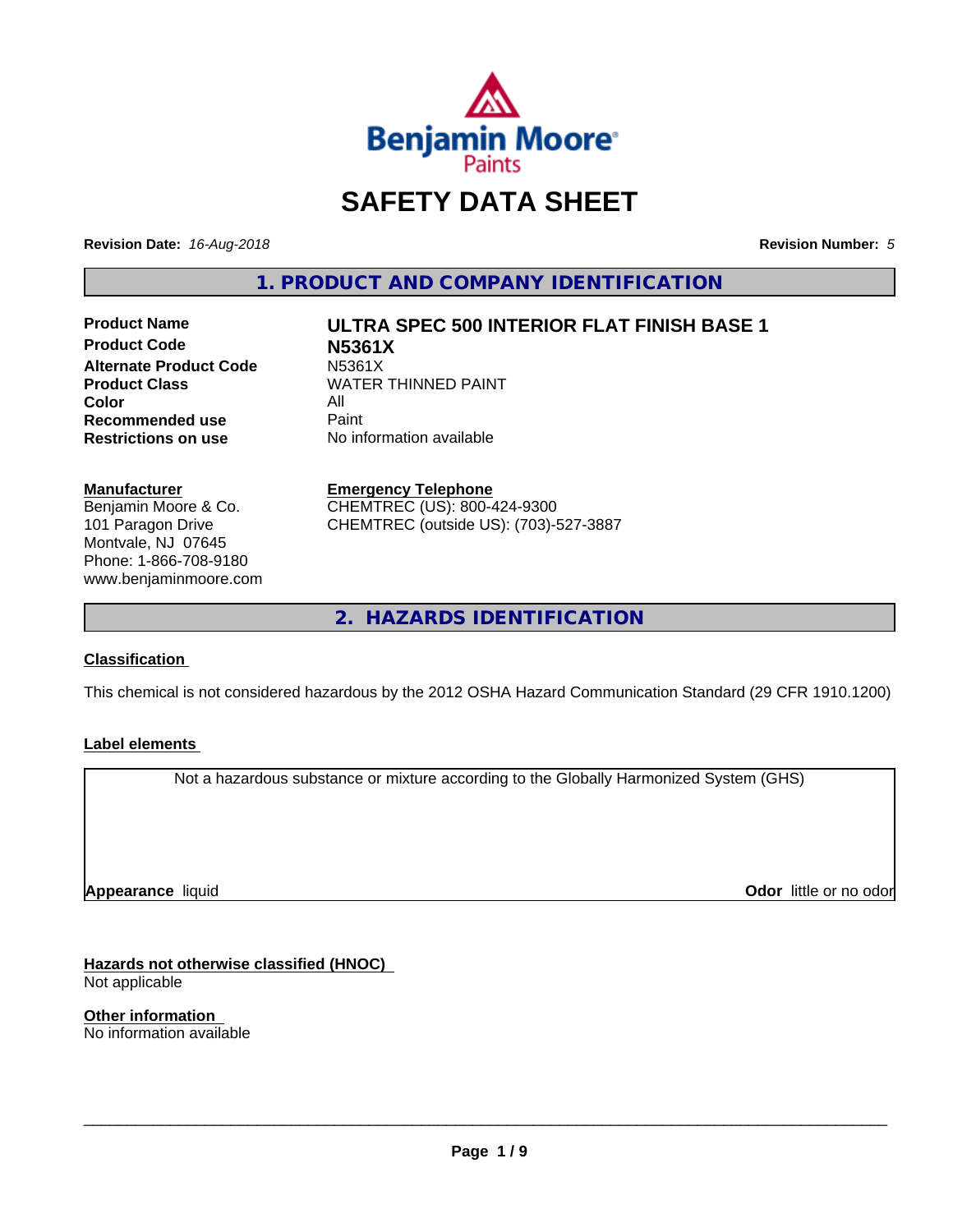## **3. COMPOSITION INFORMATION ON COMPONENTS**

| <b>Chemical name</b> | <b>CAS No.</b> | Weight-% |
|----------------------|----------------|----------|
| Titanium dioxide     | 13463-67-7     |          |
| Limestone            | 1317-65-3      |          |
| Diatomaceous earth   | 61790-53-2     |          |

|                                                  | 4. FIRST AID MEASURES                                                                                    |
|--------------------------------------------------|----------------------------------------------------------------------------------------------------------|
| <b>General Advice</b>                            | No hazards which require special first aid measures.                                                     |
| <b>Eye Contact</b>                               | Rinse thoroughly with plenty of water for at least 15 minutes and consult a<br>physician.                |
| <b>Skin Contact</b>                              | Wash off immediately with soap and plenty of water while removing all<br>contaminated clothes and shoes. |
| <b>Inhalation</b>                                | Move to fresh air. If symptoms persist, call a physician.                                                |
| Ingestion                                        | Clean mouth with water and afterwards drink plenty of water. Consult a physician<br>if necessary.        |
| <b>Most Important</b><br><b>Symptoms/Effects</b> | None known.                                                                                              |
| <b>Notes To Physician</b>                        | Treat symptomatically.                                                                                   |

**5. FIRE-FIGHTING MEASURES**

| <b>Suitable Extinguishing Media</b>                                              | Use extinguishing measures that are appropriate to local<br>circumstances and the surrounding environment.                                   |  |  |
|----------------------------------------------------------------------------------|----------------------------------------------------------------------------------------------------------------------------------------------|--|--|
| <b>Protective Equipment And Precautions For</b><br><b>Firefighters</b>           | As in any fire, wear self-contained breathing apparatus<br>pressure-demand, MSHA/NIOSH (approved or equivalent)<br>and full protective gear. |  |  |
| <b>Specific Hazards Arising From The Chemical</b>                                | Closed containers may rupture if exposed to fire or<br>extreme heat.                                                                         |  |  |
| <b>Sensitivity To Mechanical Impact</b>                                          | No.                                                                                                                                          |  |  |
| <b>Sensitivity To Static Discharge</b>                                           | No.                                                                                                                                          |  |  |
| <b>Flash Point Data</b><br>Flash Point (°F)<br>Flash Point (°C)<br><b>Method</b> | Not applicable<br>Not applicable<br>Not applicable                                                                                           |  |  |
| <b>Flammability Limits In Air</b>                                                |                                                                                                                                              |  |  |
| Lower flammability limit:                                                        | Not applicable                                                                                                                               |  |  |
|                                                                                  |                                                                                                                                              |  |  |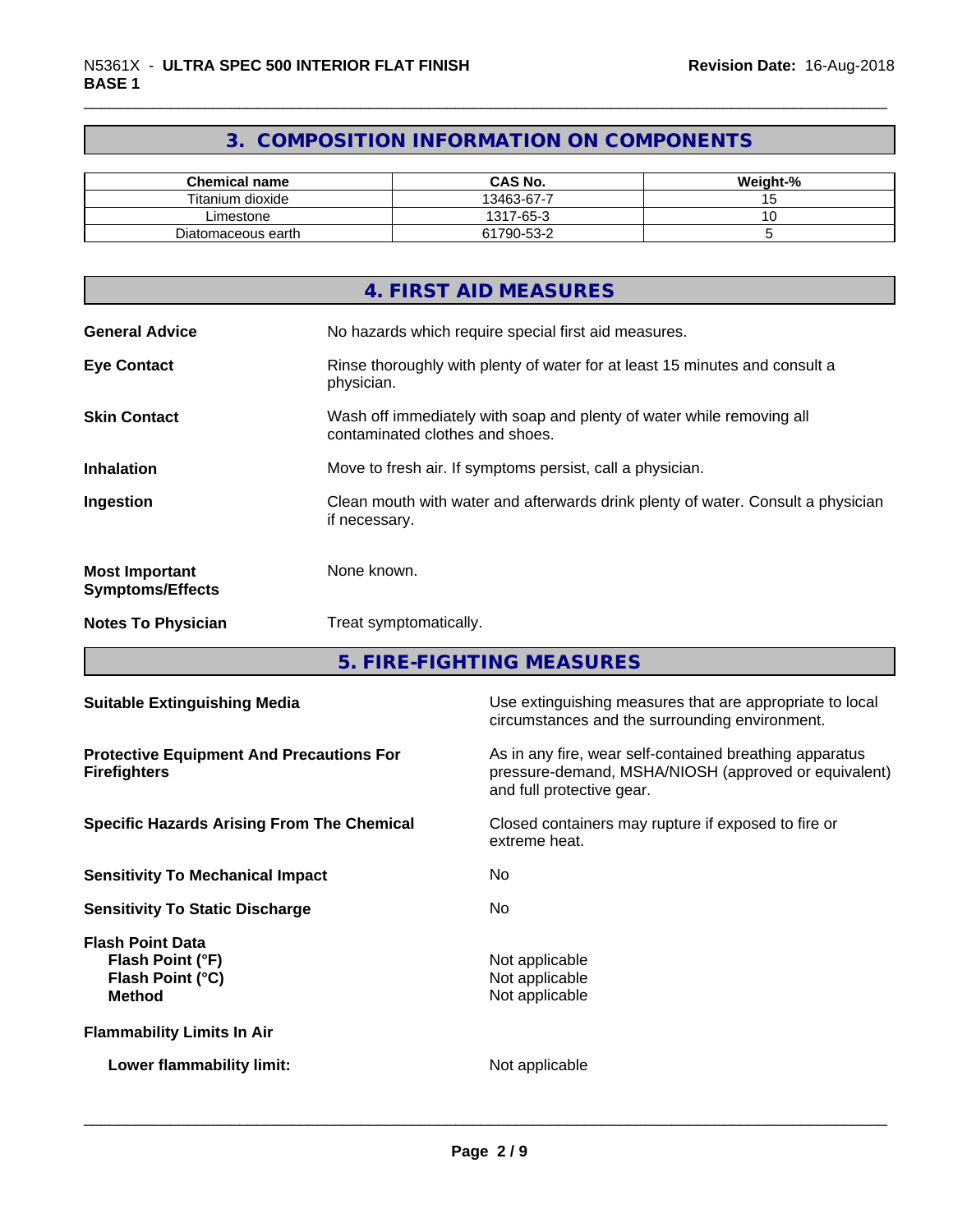|                                         | <b>Upper flammability limit:</b> |                        | Not applicable        |                                |
|-----------------------------------------|----------------------------------|------------------------|-----------------------|--------------------------------|
| <b>NFPA</b>                             | Health: 1                        | <b>Flammability: 0</b> | <b>Instability: 0</b> | <b>Special: Not Applicable</b> |
| <b>NFPA Legend</b><br>0 - Not Hazardous |                                  |                        |                       |                                |

- 1 Slightly
- 2 Moderate
- 
- 3 High
- 4 Severe

*The ratings assigned are only suggested ratings, the contractor/employer has ultimate responsibilities for NFPA ratings where this system is used.*

*Additional information regarding the NFPA rating system is available from the National Fire Protection Agency (NFPA) at www.nfpa.org.*

## **6. ACCIDENTAL RELEASE MEASURES**

| <b>Personal Precautions</b><br>Avoid contact with skin, eyes and clothing. Ensure adequate ventilation.                                |                                                                                                                                                                                  |  |  |
|----------------------------------------------------------------------------------------------------------------------------------------|----------------------------------------------------------------------------------------------------------------------------------------------------------------------------------|--|--|
| <b>Other Information</b>                                                                                                               | Prevent further leakage or spillage if safe to do so.                                                                                                                            |  |  |
| <b>Environmental precautions</b>                                                                                                       | See Section 12 for additional Ecological Information.                                                                                                                            |  |  |
| Soak up with inert absorbent material. Sweep up and shovel into suitable<br><b>Methods for Cleaning Up</b><br>containers for disposal. |                                                                                                                                                                                  |  |  |
|                                                                                                                                        | 7. HANDLING AND STORAGE                                                                                                                                                          |  |  |
| <b>Handling</b>                                                                                                                        | Avoid contact with skin, eyes and clothing. Avoid breathing vapors, spray mists or<br>sanding dust. In case of insufficient ventilation, wear suitable respiratory<br>equipment. |  |  |
| <b>Storage</b>                                                                                                                         | Keep container tightly closed. Keep out of the reach of children.                                                                                                                |  |  |

**Incompatible Materials** No information available

## **8. EXPOSURE CONTROLS/PERSONAL PROTECTION**

#### **Exposure Limits**

| <b>Chemical name</b> | <b>ACGIH TLV</b>  | <b>OSHA PEL</b>          |
|----------------------|-------------------|--------------------------|
| Titanium dioxide     | 10 mg/m $3$ - TWA | 15 mg/m $3$ - TWA        |
| Limestone            | N/E               | 15 mg/m $3$ - TWA        |
|                      |                   | $5 \text{ ma/m}^3$ - TWA |
| Diatomaceous earth   | N/E               |                          |
|                      |                   | 20 mppcf - TWA           |

#### **Legend**

ACGIH - American Conference of Governmental Industrial Hygienists Exposure Limits OSHA - Occupational Safety & Health Administration Exposure Limits N/E - Not Established

**Engineering Measures** Ensure adequate ventilation, especially in confined areas.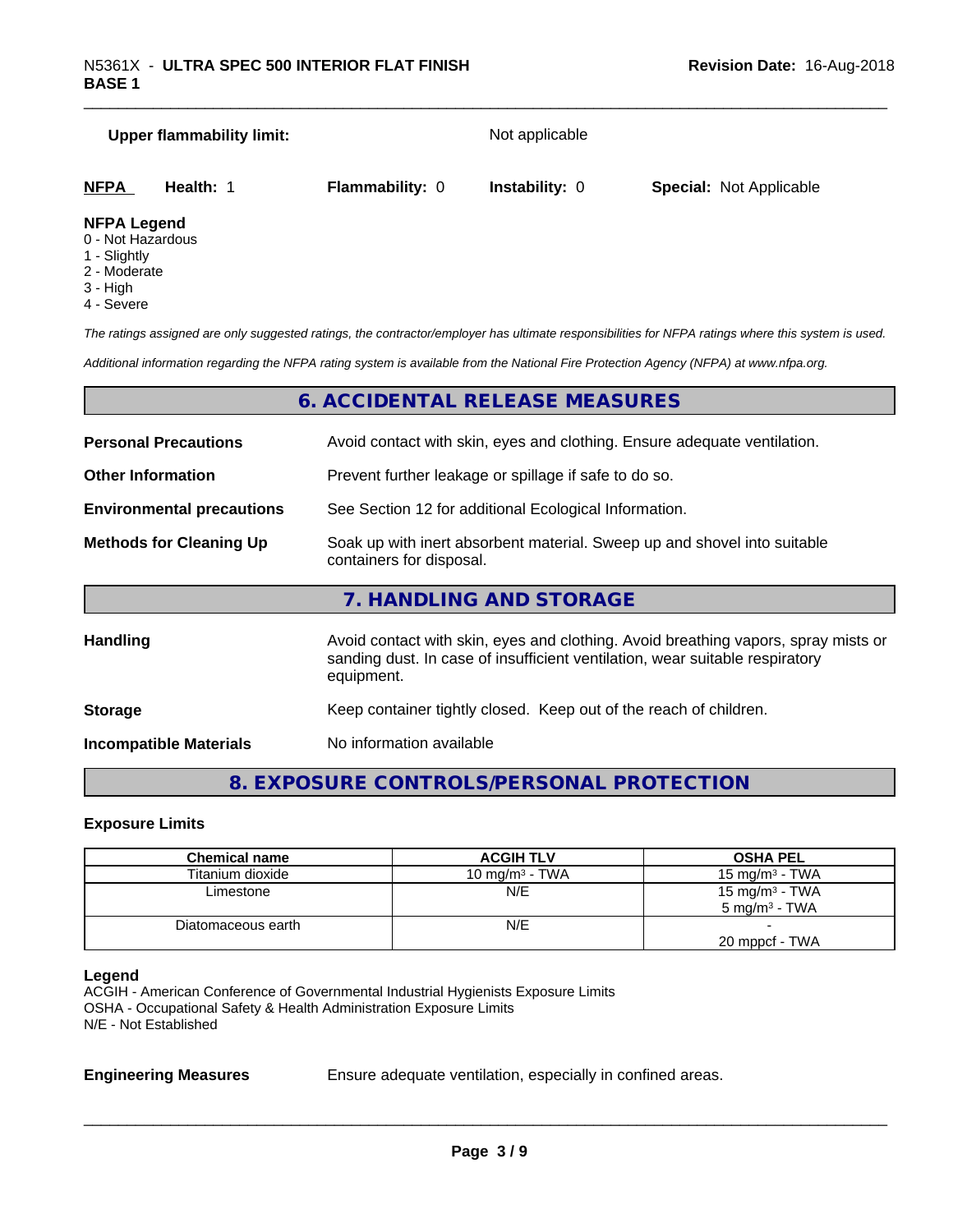| <b>Personal Protective Equipment</b> |                                                                                                                                     |
|--------------------------------------|-------------------------------------------------------------------------------------------------------------------------------------|
| <b>Eye/Face Protection</b>           | Safety glasses with side-shields.                                                                                                   |
| <b>Skin Protection</b>               | Protective gloves and impervious clothing.                                                                                          |
| <b>Respiratory Protection</b>        | In case of insufficient ventilation wear suitable respiratory equipment.                                                            |
| <b>Hygiene Measures</b>              | Avoid contact with skin, eyes and clothing. Remove and wash contaminated<br>clothing before re-use. Wash thoroughly after handling. |

## **9. PHYSICAL AND CHEMICAL PROPERTIES**

**Appearance** liquid **Odor** little or no odor **Odor Threshold**<br> **Density (Ibs/gal)**<br> **Density (Ibs/gal)**<br> **No information available**<br>
10.7 - 11.1 **Density (Ibs/gal) Specific Gravity** 1.28 - 1.33 **pH pH**  $\blacksquare$ **Viscosity (cps)** No information available<br> **Solubility(ies)** No information available<br>
No information available **Solubility(ies)**<br> **No** information available<br> **Water solubility**<br> **Water solubility Evaporation Rate No information available No information available Vapor pressure @20 °C (kPa)** No information available **Vapor density**<br> **Vapor density**<br> **With % Solids**<br>
With % Solids
2018 Wt. % Solids **Vol. % Solids** 30 - 40 **Wt. % Volatiles** 45 - 55 **Vol. % Volatiles** 60 - 70 **VOC Regulatory Limit (g/L)** 0 **Boiling Point (°F)** 212 **Boiling Point (°C)** 100 **Freezing Point (°F)** 32 **Freezing Point (°C)** 0 **Flash Point (°F)**<br> **Flash Point (°C)**<br> **Flash Point (°C)**<br> **C Flash Point (°C) Method** Not applicable Not applicable **Flammability (solid, gas)**<br> **Upper flammability limit:**<br>
Upper flammability limit:<br>  $\begin{array}{ccc}\n\bullet & \bullet & \bullet \\
\bullet & \bullet & \bullet\n\end{array}$  Not applicable **Upper flammability limit: Lower flammability limit:** Not applicable **Autoignition Temperature (°F)** No information available **Autoignition Temperature (°C)** No information available **Decomposition Temperature (°F)** No information available<br> **Decomposition Temperature (°C)** No information available **Decomposition Temperature (°C)**<br>Partition coefficient

**No information available No information available** 

## **10. STABILITY AND REACTIVITY**

| Reactivity                 | Not Applicable  |
|----------------------------|-----------------|
| Chemical Stability         | Stable under n  |
| <b>Conditions to avoid</b> | Prevent from fr |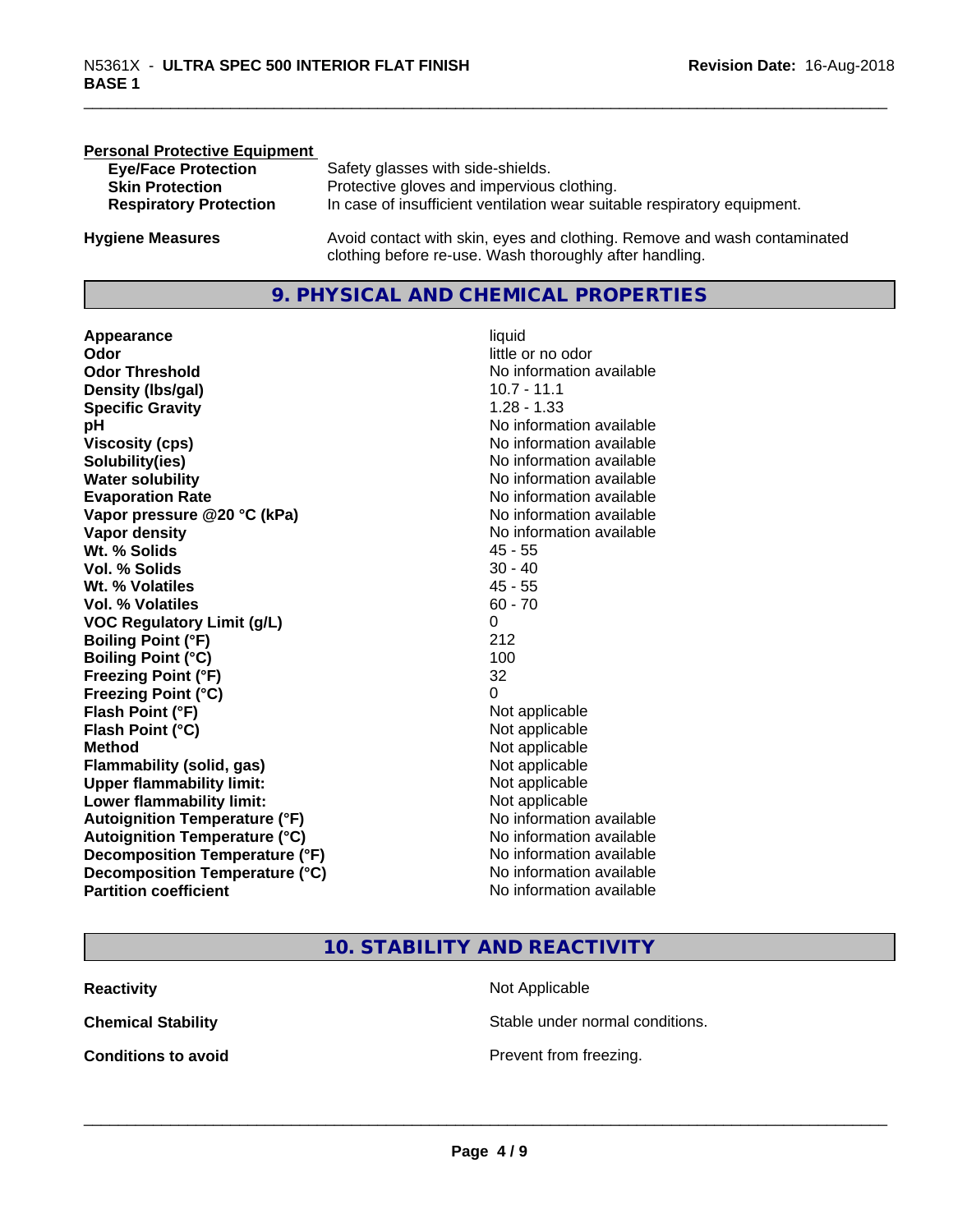| <b>Incompatible Materials</b>                                    | No materials to be especially mentioned.                                                                        |  |
|------------------------------------------------------------------|-----------------------------------------------------------------------------------------------------------------|--|
| <b>Hazardous Decomposition Products</b>                          | None under normal use.                                                                                          |  |
| Possibility of hazardous reactions                               | None under normal conditions of use.                                                                            |  |
|                                                                  | 11. TOXICOLOGICAL INFORMATION                                                                                   |  |
| <b>Product Information</b>                                       |                                                                                                                 |  |
| Information on likely routes of exposure                         |                                                                                                                 |  |
| <b>Principal Routes of Exposure</b>                              | Eye contact, skin contact and inhalation.                                                                       |  |
| <b>Acute Toxicity</b>                                            |                                                                                                                 |  |
| <b>Product Information</b>                                       | No information available                                                                                        |  |
|                                                                  | Symptoms related to the physical, chemical and toxicological characteristics                                    |  |
| <b>Symptoms</b>                                                  | No information available                                                                                        |  |
|                                                                  | Delayed and immediate effects as well as chronic effects from short and long-term exposure                      |  |
| Eye contact                                                      | May cause slight irritation.                                                                                    |  |
| <b>Skin contact</b>                                              | Substance may cause slight skin irritation. Prolonged or repeated contact may dry<br>skin and cause irritation. |  |
| <b>Inhalation</b>                                                | May cause irritation of respiratory tract.                                                                      |  |
| Ingestion                                                        | Ingestion may cause gastrointestinal irritation, nausea, vomiting and diarrhea.                                 |  |
| <b>Sensitization</b>                                             | No information available                                                                                        |  |
| <b>Neurological Effects</b>                                      | No information available.                                                                                       |  |
| <b>Mutagenic Effects</b>                                         | No information available.                                                                                       |  |
| <b>Reproductive Effects</b>                                      | No information available.                                                                                       |  |
| <b>Developmental Effects</b>                                     | No information available.<br>No information available.                                                          |  |
| <b>Target organ effects</b>                                      | No information available.                                                                                       |  |
| <b>STOT - single exposure</b><br><b>STOT - repeated exposure</b> | No information available.                                                                                       |  |
| <b>Other adverse effects</b>                                     | No information available.                                                                                       |  |
| <b>Aspiration Hazard</b>                                         | No information available                                                                                        |  |
| <b>Numerical measures of toxicity</b>                            |                                                                                                                 |  |
|                                                                  | The following values are calculated based on chapter 3.1 of the GHS document                                    |  |
|                                                                  |                                                                                                                 |  |
| <b>ATEmix (oral)</b><br><b>ATEmix (dermal)</b>                   | 12619 mg/kg<br>93988                                                                                            |  |
| <b>Component Information</b>                                     |                                                                                                                 |  |

**Titanium dioxide** LD50 Oral: > 10000 mg/kg (Rat)

#### **Carcinogenicity**

*The information below indicateswhether each agency has listed any ingredient as a carcinogen:.*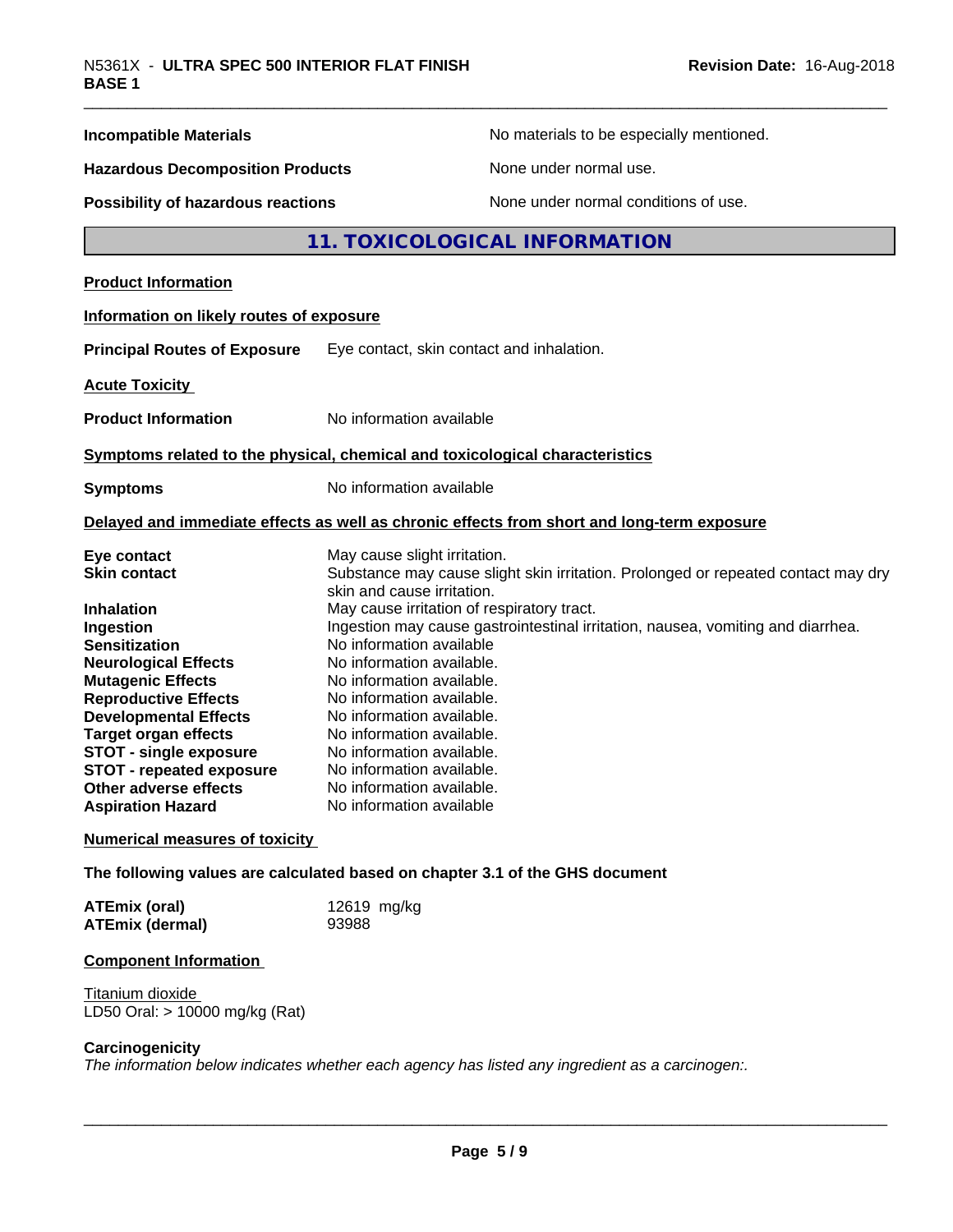## \_\_\_\_\_\_\_\_\_\_\_\_\_\_\_\_\_\_\_\_\_\_\_\_\_\_\_\_\_\_\_\_\_\_\_\_\_\_\_\_\_\_\_\_\_\_\_\_\_\_\_\_\_\_\_\_\_\_\_\_\_\_\_\_\_\_\_\_\_\_\_\_\_\_\_\_\_\_\_\_\_\_\_\_\_\_\_\_\_\_\_\_\_ N5361X - **ULTRA SPEC <sup>500</sup> INTERIOR FLAT FINISH BASE 1**

| Chemical<br>∣ name                                                                                                                        | <b>IARC</b>          | <b>NTP</b> | OSHA   |
|-------------------------------------------------------------------------------------------------------------------------------------------|----------------------|------------|--------|
|                                                                                                                                           | 2B<br>Possible Human |            | Listed |
| <b>The Contract of the Contract of the Contract of the Contract of the Contract of the Contract of the Contract o</b><br>Titanium dioxide | Carcinogen           |            |        |

• Although IARC has classified titanium dioxide as possibly carcinogenic to humans (2B), their summary concludes: "No significant exposure to titanium dioxide is thought to occur during the use of products in which titanium dioxide is bound to other materials, such as paint."

#### **Legend**

IARC - International Agency for Research on Cancer NTP - National Toxicity Program OSHA - Occupational Safety & Health Administration

**12. ECOLOGICAL INFORMATION**

## **Ecotoxicity Effects**

The environmental impact of this product has not been fully investigated.

#### **Product Information**

## **Acute Toxicity to Fish**

No information available

#### **Acute Toxicity to Aquatic Invertebrates**

No information available

#### **Acute Toxicity to Aquatic Plants**

No information available

#### **Persistence / Degradability**

No information available.

#### **Bioaccumulation**

No information available.

#### **Mobility in Environmental Media**

No information available.

#### **Ozone**

No information available

## **Component Information**

#### **Acute Toxicity to Fish**

Titanium dioxide  $LC50:$  > 1000 mg/L (Fathead Minnow - 96 hr.)

## **Acute Toxicity to Aquatic Invertebrates**

No information available

#### **Acute Toxicity to Aquatic Plants**

No information available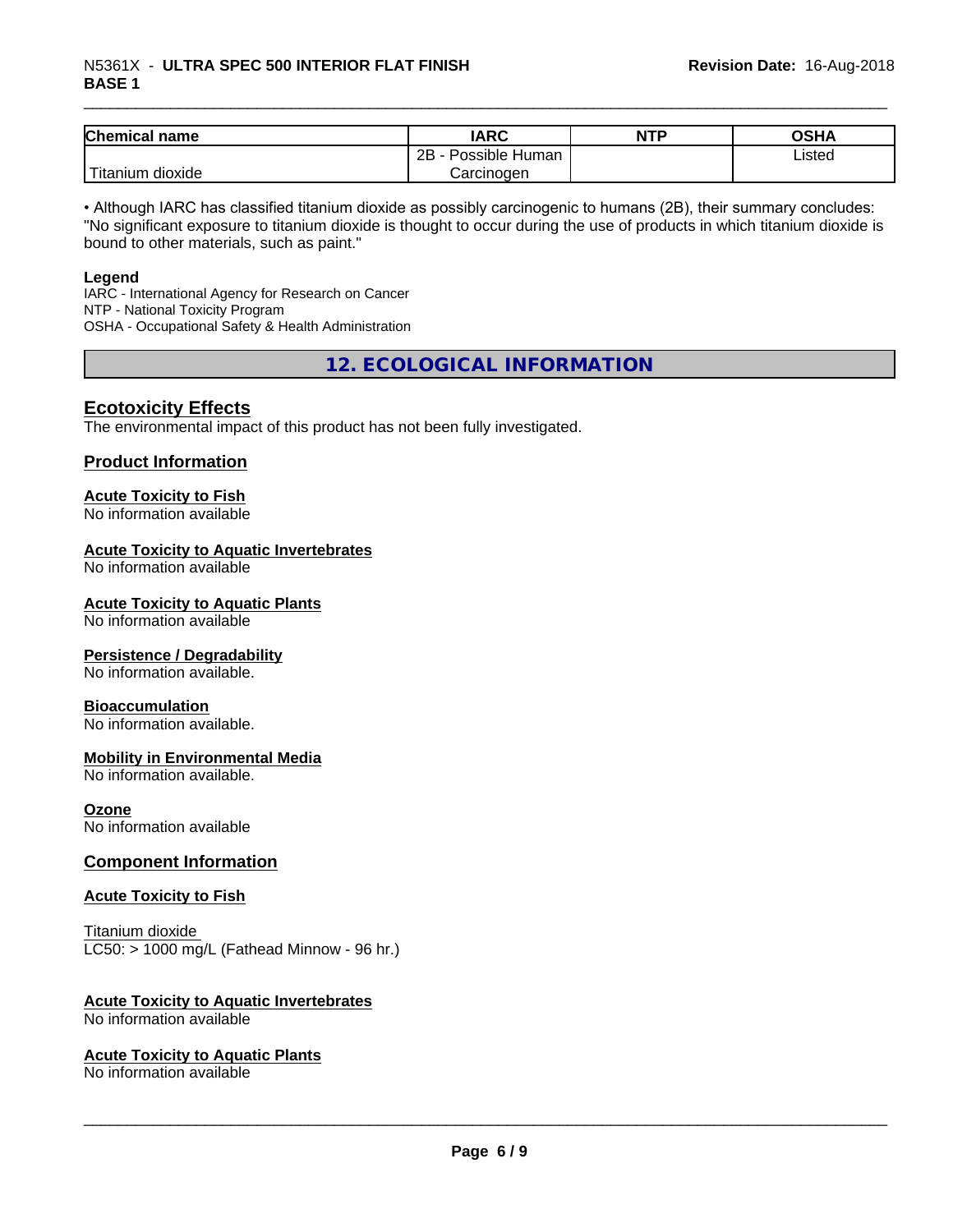| Dispose of in accordance with federal, state, and local regulations. Local<br>requirements may vary, consult your sanitation department or state-designated<br>environmental protection agency for more disposal options. |
|---------------------------------------------------------------------------------------------------------------------------------------------------------------------------------------------------------------------------|
| 14. TRANSPORT INFORMATION                                                                                                                                                                                                 |
| Not regulated                                                                                                                                                                                                             |
| Not regulated                                                                                                                                                                                                             |
| Not regulated                                                                                                                                                                                                             |
| <b>15. REGULATORY INFORMATION</b>                                                                                                                                                                                         |
|                                                                                                                                                                                                                           |

## **International Inventories**

| <b>TSCA: United States</b> | Yes - All components are listed or exempt. |
|----------------------------|--------------------------------------------|
| <b>DSL: Canada</b>         | Yes - All components are listed or exempt. |

## **Federal Regulations**

| SARA 311/312 hazardous categorization |    |  |
|---------------------------------------|----|--|
| Acute health hazard                   | Nο |  |
| Chronic Health Hazard                 | No |  |
| Fire hazard                           | Nο |  |
| Sudden release of pressure hazard     | Nο |  |
| Reactive Hazard                       | No |  |

#### **SARA 313**

Section 313 of Title III of the Superfund Amendments and Reauthorization Act of 1986 (SARA). This product contains a chemical or chemicals which are subject to the reporting requirements of the Act and Title 40 of the Code of Federal Regulations, Part 372:

*None*

## **Clean Air Act,Section 112 Hazardous Air Pollutants (HAPs) (see 40 CFR 61)**

This product contains the following HAPs:

*None*

## **US State Regulations**

## **California Proposition 65**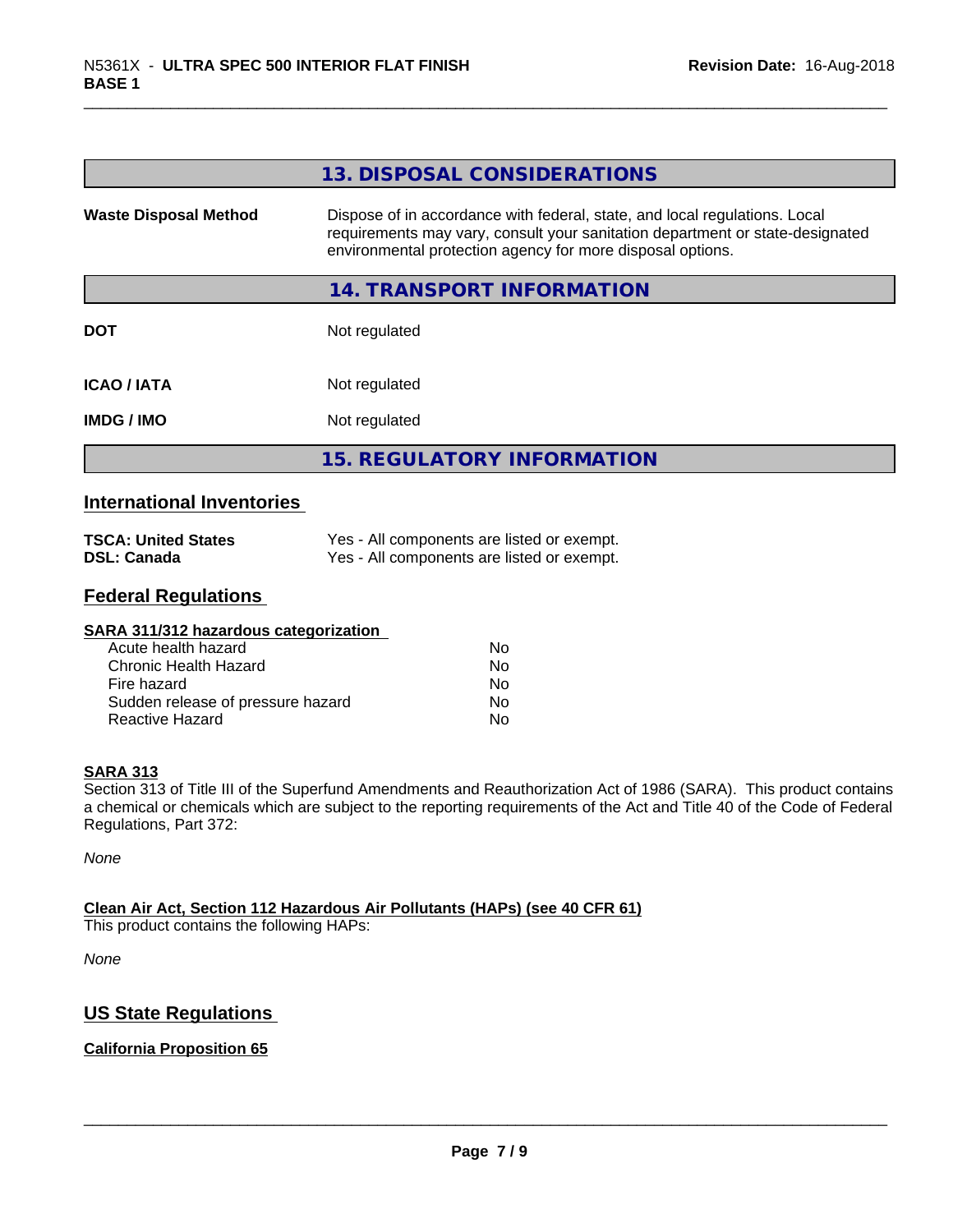## **AVIMARNING:** Cancer and Reproductive Harm– www.P65warnings.ca.gov

#### **State Right-to-Know**

| <b>Chemical name</b> | <b>Massachusetts</b> | <b>New Jersey</b> | Pennsylvania |
|----------------------|----------------------|-------------------|--------------|
| Titanium dioxide     |                      |                   |              |
| Limestone            |                      |                   |              |
| Diatomaceous earth   |                      |                   |              |

#### **Legend**

X - Listed

## **16. OTHER INFORMATION**

**HMIS** - **Health:** 1 **Flammability:** 0 **Reactivity:** 0 **PPE:** -

#### **HMIS Legend**

- 0 Minimal Hazard
- 1 Slight Hazard
- 2 Moderate Hazard
- 3 Serious Hazard
- 4 Severe Hazard
- Chronic Hazard
- X Consult your supervisor or S.O.P. for "Special" handling instructions.

*Note: The PPE rating has intentionally been left blank. Choose appropriate PPE that will protect employees from the hazards the material will present under the actual normal conditions of use.*

*Caution: HMISÒ ratings are based on a 0-4 rating scale, with 0 representing minimal hazards or risks, and 4 representing significant hazards or risks. Although HMISÒ ratings are not required on MSDSs under 29 CFR 1910.1200, the preparer, has chosen to provide them. HMISÒ ratings are to be used only in conjunction with a fully implemented HMISÒ program by workers who have received appropriate HMISÒ training. HMISÒ is a registered trade and service mark of the NPCA. HMISÒ materials may be purchased exclusively from J. J. Keller (800) 327-6868.*

 **WARNING!** If you scrape, sand, or remove old paint, you may release lead dust. LEAD IS TOXIC. EXPOSURE TO LEAD DUST CAN CAUSE SERIOUS ILLNESS, SUCH AS BRAIN DAMAGE, ESPECIALLY IN CHILDREN. PREGNANT WOMEN SHOULD ALSO AVOID EXPOSURE.Wear a NIOSH approved respirator to control lead exposure. Clean up carefully with a HEPA vacuum and a wet mop. Before you start, find out how to protect yourself and your family by contacting the National Lead Information Hotline at 1-800-424-LEAD or log on to www.epa.gov/lead.

| <b>Prepared By</b>      | <b>Product Stewardship Department</b><br>Benjamin Moore & Co.<br>101 Paragon Drive<br>Montvale, NJ 07645<br>800-225-5554 |
|-------------------------|--------------------------------------------------------------------------------------------------------------------------|
| <b>Revision Date:</b>   | 16-Aug-2018                                                                                                              |
| <b>Revision Summary</b> | Not available                                                                                                            |

#### Disclaimer

The information contained herein is presented in good faith and believed to be accurate as of the effective date shown